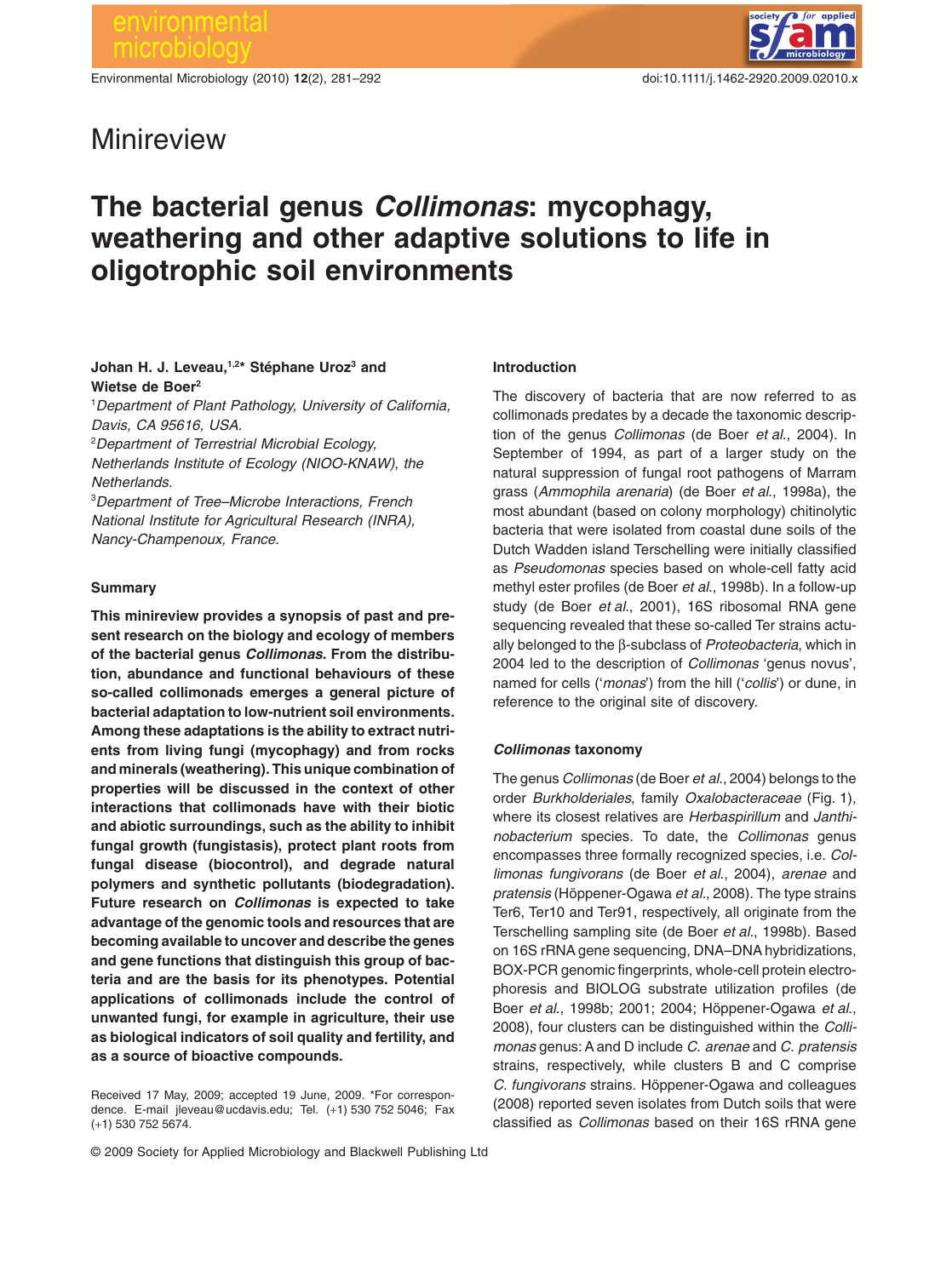

**Fig. 1.** Neighbour-joining tree showing the placement of *Collimonas* strains in the bacterial tree of life, as members of the family of *Oxalobacteraceae*, and in relation to representatives from the *Beta*-, *Alpha*- and *Gammaproteobacteria*. Tree is based on the CLUSTAL X (version 1.8) alignment of partial DNA sequences from pA-907R-amplified 16S rRNA genes. A bootstrap analysis was performed with 1000 repetitions. For reasons of legibility, bootstrap values are not presented on the figure. Bacterial strains without accession numbers originate from our lab collections or were kindly provided by Dr Minna Männistö.

sequences but did not belong to any of the four clusters. The precise taxonomic status of these still needs to be verified, but it is likely that additional species of *Collimonas* will be identified in the future.

## **Ecological niche**

Since the study of de Boer and colleagues (1998b), numerous other sightings of *Collimonas* isolates have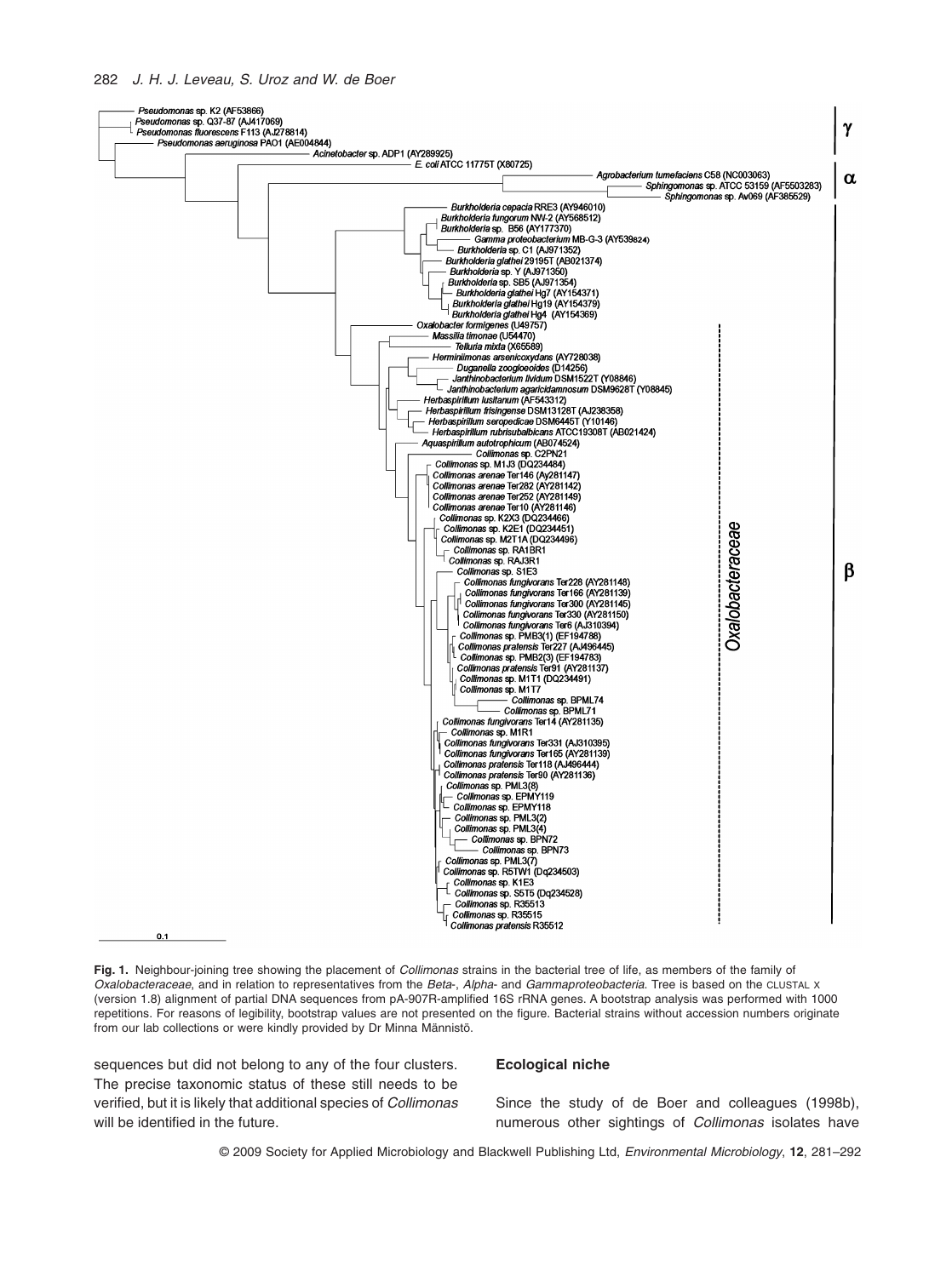been reported (Table 1). These include culture-dependent and -independent observations, based on 16S rRNA gene sequence similarity to the original Ter strains (Fig. 2). Sightings occurred at various locations around the world, but the majority involved soil environments. Often these were described explicitly as being vegetated. Soil types, insofar specified, included dune, forest, grassland, heathland, tundra, mire and (ex)agricultural soil. In instances where the soil compartment was explicitly stated, *Collimonas* was found in the bulk soil, the rhizosphere (i.e. the plant root zone), the mycorrhizosphere (i.e. in association with mycorrhizae), the soil layer below lichen mats and/or the mineral layer. Many of the soils or soil compartments that harboured *Collimonas* were characterized by slight acidity, fungal presence, low nutrient availability and limited human disturbance. Individually or in combination, these conditions seem to define the preferred natural niche of *Collimonas* species. Conversely, the presence of *Collimonas* may be indicative of the above characteristics and may thus have quantitative utility as an indicator of soil quality.

So far, only one attempt has been made to estimate the natural abundance of collimonads (Höppener-Ogawa *et al*., 2007). Real-time quantitative PCR using a *Collimonas*-specific primer/probe set on total bacterial DNA isolated from Dutch soils with a wide range of physical and chemical characteristics and management practices revealed abundances up to  $10<sup>5</sup>$  cells per gram of soil. *Collimonas* numbers were significantly higher in forest and grassland soils than in arable soil. In forest soils, the nutrient-poor mineral layer contained more collimonads than the organic layer. In other studies, comparative analyses by real-time PCR (S. Höppener-Ogawa and S. Uroz, unpublished) and 16S rRNA gene pyrosequencing (S. Uroz *et al*., unpublished) of the bulk and rhizosphere soil showed that *Collimonas* bacteria prefer the latter compartment. Abundances of 10<sup>5</sup> or less bacteria per gram soil are low, relatively speaking, and suggest that collimonads are members of the so-called rare biosphere (Sogin *et al*., 2006). This notion is supported by the observation that *Collimonas* 16S rRNA gene sequences are rarely found in metagenomic or clone libraries from soil environments (Höppener-Ogawa *et al*., 2007).

### **Isolation and identification**

Culturable collimonads have been isolated on several types of media (Table 1), but with a clear bias towards those that mimic oligotrophic conditions, such as R2A (Aspray *et al*., 2005) and diluted tryptic soy agar (Axelrood *et al*., 2002), mineral medium supplemented with a single carbon/energy source (Wilson *et al*., 2003), and chitin-yeast extract agar (de Boer *et al*., 1998b; Höppener-Ogawa *et al*., 2007). None of these media is

truly *Collimonas*-specific, meaning that they are weak predictors of *Collimonas* identity for the bacterial colonies that they sustain. To verify whether a bacterial isolate belongs to the genus *Collimonas*, amplification and sequencing of its 16 rRNA gene sequence is the most straightforward approach, with the V6 region being the most informative about *Collimonas* status and the V2 region most suitable to identify at the species level (Fig. 2). Verification of a suspected *Collimonas* isolate can also be achieved using restriction fragment length polymorphism analysis of its amplified 16S rRNA gene (Höppener-Ogawa *et al*., 2007). This method is based on the presence of a *Bst*BI restriction site (5′-TTCGAA-3′) that is unique to *Collimonas* around position 1000 of the 16S rRNA gene. Other methods available for *Collimonas* identification are BIOLOG and FAME analysis, for which *Collimonas*-specific reference data are available (de Boer *et al*., 2004; Höppener-Ogawa *et al*., 2008), fluorescent *in situ* hybridization using a *Collimonas*-specific fluorescently labelled probe (de Boer *et al*., 2004; Leveau *et al*., 2004), and PCR with *Collimonas*-specific primers (Höppener-Ogawa *et al*., 2007).

### **Phenotypes and functions**

The availability of culturable representatives from the *Collimonas* genus, which include the Terschelling strains as well as isolates from other locations (Table 1), has allowed a functional characterization of this group of *Oxalobacteraceae*. Many of the observed properties can be interpreted as adaptations to life in nutrient-poor soils, including chitinolysis, antifungal activity, mycophagy, plant root colonization and weathering activity. They are discussed in greater detail below, to provide an overview of the types of interactions that *Collimonas* bacteria have with their biotic and abiotic environment.

### *Chitin hydrolysis*

Hydrolysis of chitin, more specifically halo formation on colloidal chitin agar plates, was used as a defining property of the original Ter strains (de Boer *et al*., 1998b). Such activity has also been demonstrated for *Collimonas* strains isolated by other groups in other locations (Männistö and Häggblom, 2006; S. Uroz *et al*., submitted). Chitin-hydrolysing activity has been described for other members of the *Oxalobacteraceae* as well, including *Janthinobacterium* and *Telluria* species, but not for the closest relatives of *Collimonas*, i.e. *Herbaspirillum* species. The activity of Ter strains towards particulate rather than colloidal chitin was found to be relatively low, at least compared with chitinolytic filamentous fungi and actinomycetes (de Boer *et al*., 1999). Thus, collimonads probably have a limited role in the recycling of solid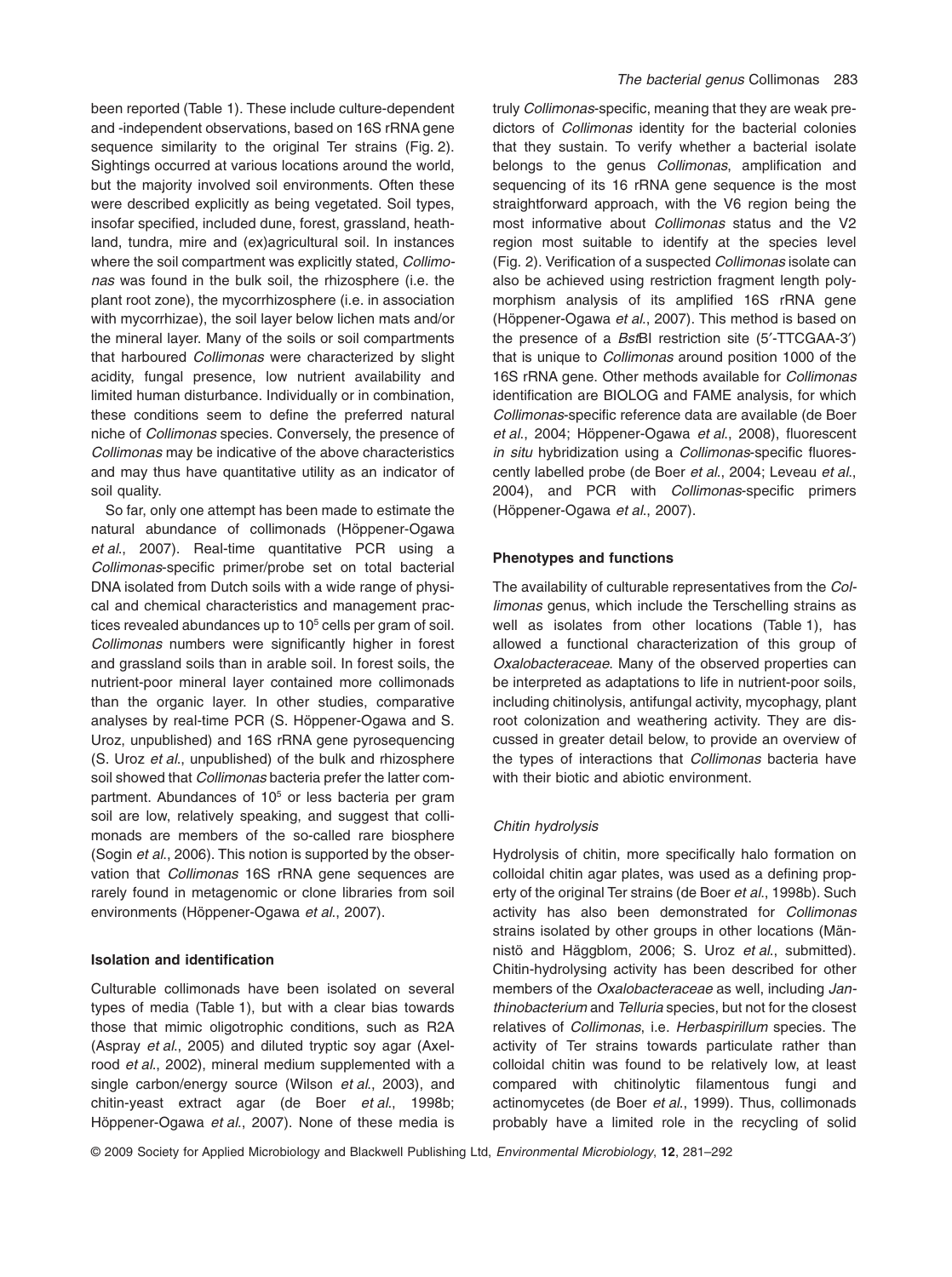| ₫                                                | Environment                                                                                                                                               | Region, country                                                                                   | Detection method                                                                                                                                              | Reference                                                    |
|--------------------------------------------------|-----------------------------------------------------------------------------------------------------------------------------------------------------------|---------------------------------------------------------------------------------------------------|---------------------------------------------------------------------------------------------------------------------------------------------------------------|--------------------------------------------------------------|
| 22 Ter isolates                                  | 10 cm within<br>arenaria); low in calcium carbonate, slightly<br>the tussocks of Marram grass (Ammophila<br>Soil (pH 4.9-6.1) from the upper<br>acidic    | Inner dune sites on the Wadden island of<br>Terschelling, the Netherlands                         | Isolated on chitin agar plates as<br>halo-forming colonies                                                                                                    | de Boer et al. (1998b; 2001;<br>2004)                        |
| 4<br>2 isolates and<br>uncultured                | Mineral soil from mature forest, dominated by<br>Dougl.) and<br><u>eqi</u><br>lodgepole pine (Pinus contorta<br>rhizosphere soil of lodgepole pi          | Long-Term Soil Productivity installation<br>British Columbia Ministry of Forests<br>sites, Canada | probably 0.5x TSA); clone library<br>General medium (not specified,                                                                                           | Axelrood et al. (2002);<br>Chow et al. (2002)                |
| Isolate Hg1                                      | Hillside soil, with pine tree vegetation, 3 m<br>from naphthalene-contaminated seep<br>seedlings                                                          | South Glens Falls, upstate New York, USA                                                          | Isolated as naphthalene-degrading<br>bacterium                                                                                                                | Wilson et al. (2003)                                         |
| Isolates A8 and A23                              | ಕ<br>palustre, growing in mire behind dunes<br>Phytosphere of the moss Aulacomnium<br>Baltic Sea coast                                                    | Natural reserve 'Ribnitzer Grosses Moor'<br>near Rostock, Germany                                 | Isolated on R2A medium, with<br>antifungal activity against<br>Verticillium dahliae                                                                           | Opelt and Berg (2004)                                        |
| Isolates F11 and F14                             | no previous<br>Flow chamber biofilm from 2,4-D-spiked<br>brown forest soil (pH 5.0), with<br>exposure to 2,4-D                                            | Location of forest not specified, but in the UK                                                   | mannitol yeast extract and R2A plates<br>Isolated from flow cell effluent on                                                                                  | Aspray et al. (2005)                                         |
| $(ab011716-28,37/38,44)$<br>G sequences          | Not specified                                                                                                                                             | Not specified, but probably in Japan                                                              | Not specified, but culture-independent                                                                                                                        | Shikano and Mitsui<br>(unpublished)                          |
| Isolate RE1 (dq365897)<br>33 isolates            | soil, mire<br>Forest soil, stream water, tundra<br>pond sediment<br>Not specified                                                                         | Jeju, Southern Korea<br>Finnish Lapland                                                           | isolates identified several with violet<br>pigment; 11 were tested and scored<br>lsolated as pigment-producing colony<br>Isolated on different agar media, 33 | Yoon et al. (unpublished)<br>Männistö and Häggblom<br>(2006) |
| Isolate GCM11                                    | ৳<br>Ikaite tufa columns from a depth<br>approximately 10 m                                                                                               | Ikka Fjord, South West Greenland                                                                  | Not specified, but probably isolated on<br>positive for chitinase activity<br>1/10 R2A, pH 10, at 5°C                                                         | Schmidt et al. (2006)                                        |
| ო<br>Drobligo Isolate34<br>(am710196)            | Organically managed farm soil                                                                                                                             | Droevendaal, the Netherlands                                                                      | comm.)<br>conditions (A. Speksnijder, pers.<br>Isolated using oligotrophic-specific                                                                           | Senechkin et al. (unpublished)                               |
| (ef408849,50,54,<br>6 wged isolates<br>58,59,67) | g roots<br>Unspecified, possibly from ginsen                                                                                                              | Unspecified (probably China)                                                                      | Unspecified, most likely as isolates                                                                                                                          | Qiu and Song (unpublished)                                   |
| 4 PML and 2 PMB<br>isolates                      | mantle of<br>oak (Quercus petraea)-Scleroderma<br>Mycorrhizosphere and symbiotic                                                                          | Experimental forest site, Breuil, France                                                          | demonstrated capacity for weathering<br>Isolated on 0.1x TSB agar, with                                                                                       | Uroz et al. $(2007)$                                         |
| 26 isolates                                      | grassland (pH 4.9–5.8), ex-agricultural land<br>(pH 5.1–5.6), heathland (pH 4.1)<br>Dune grassland (pH 4.7-5.3), unfertilized<br>citrinum ectomycorrhizae | Various locations in the Netherlands                                                              | halo-forming colonies; some were<br>Isolated on chitin/yeast agar as<br>and chitin hydrolysis<br>violet pigmented                                             | Höppener-Ogawa et al. (2008)                                 |
| MB1S1_H07 (ef664464)                             | Forest soil                                                                                                                                               | GASP KBS-LTER sampling site, Michigan,<br>USA                                                     | Unspecified, but culture-independent                                                                                                                          | Jangid et al. (unpublished)                                  |
| KN-1                                             | Soil (suppressive to phytopathogenic fungi?)                                                                                                              | Unspecified, but presumably in Europe                                                             | Rhizoctonia solani AG3 and/or Fusarium<br>Probably isolated on King's B medium,<br>possibly antagonistic against<br>oxysporum f.sp. lini                      | Adesina et al. (2007)                                        |
| Intertussock_64<br>Toolik_Jun2005                | ss with small<br>Moist acidic tundra soil site, intertussock<br>microsites dominated by mosse<br>shrubs                                                   | Arctic Toolik Lake Long-Term Ecological<br>Research                                               | Culture-independent                                                                                                                                           | Wallenstein et al. (2007)                                    |
| 4 isolates                                       | Bulk soil, grass-clover crop                                                                                                                              | Garderen, Gelderland, the Netherlands<br>Organic farm with arable rotation in                     | Isolated on R2A plates                                                                                                                                        | Postma et al. (2008)                                         |
| CB7 (fm206304)                                   | Rhizosphere soil of Monterey pine (Pinus<br>radiata                                                                                                       | Rotorua, New Zealand                                                                              | Band in PCR-DGGE                                                                                                                                              | Lottmann et al. (unpublished)                                |
| LM <sub>19</sub>                                 | Decomposing beech wood from forest soil                                                                                                                   | The Netherlands                                                                                   | Band in PCR-DGGE                                                                                                                                              | Folman et al. (2008)                                         |

Table 1. Culture-dependent and -independent sightings of Collimonas reported in the literature and GenBank.<sup>a</sup> **Table 1.** Culture-dependent and -independent sightings of *Collimonas* reported in the literature and GenBank.a

© 2009 Society for Applied Microbiology and Blackwell Publishing Ltd, *Environmental Microbiology*, **12**, 281–292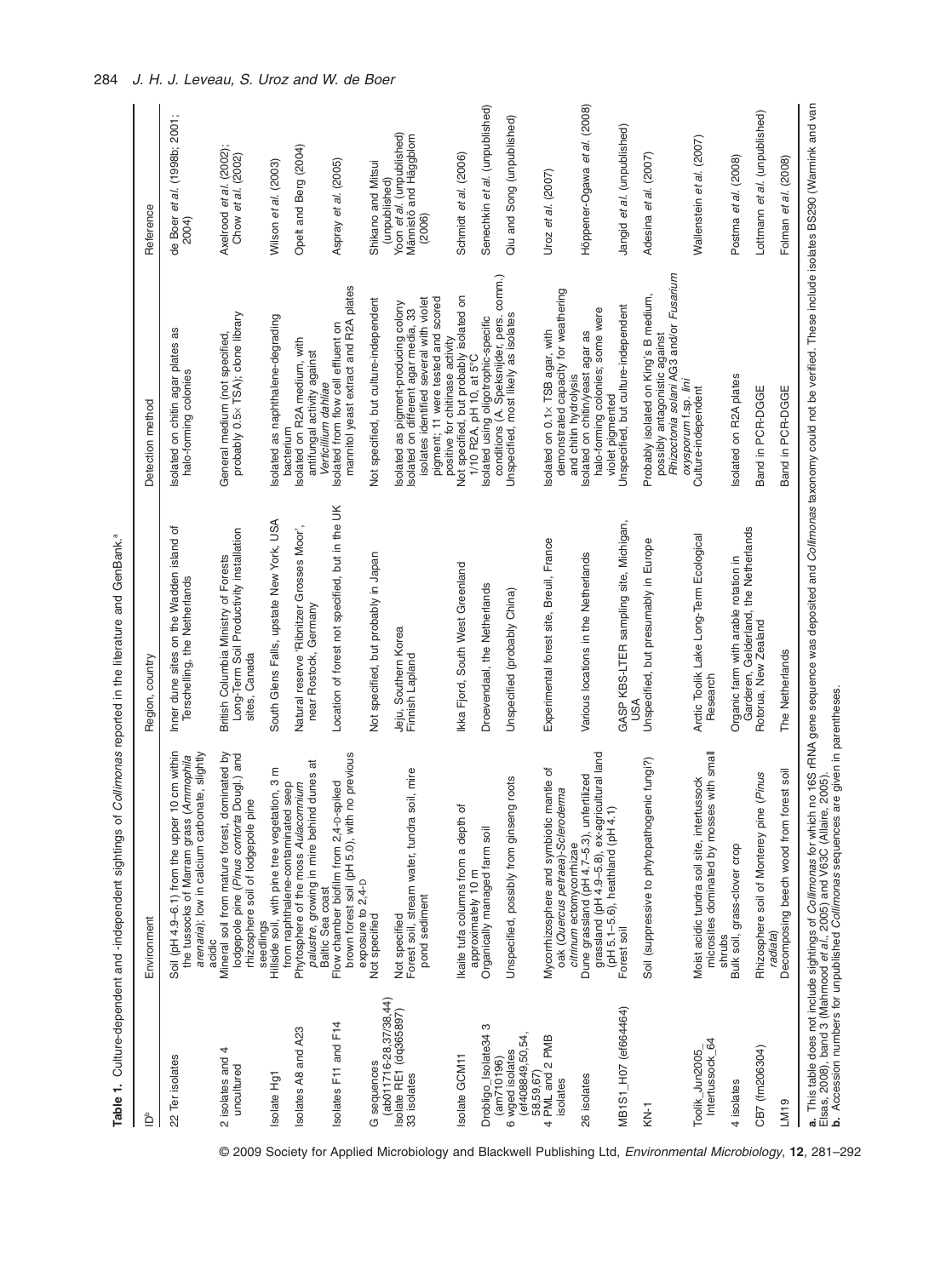chitinous materials derived from arthropod or fungal remains in soil. Instead, it was hypothesized that the chitinolytic activity of collimonads helps these bacteria to obtain nutrients from living fungal hyphae ('bacterial mycophagy', see below) or to defend bacterial colonies from being predated by fungi (de Boer *et al*., 1998b; 2001).

The chitinolytic system of *C. fungivorans* strain Ter331 has recently been analysed by a loss-of-function approach using plasposon technology (Leveau *et al*., 2006) and described in detail (Fritsche *et al*., 2008). It consists of several genes organized in two loci on the chromosome and coding for an inducible cascade of events that involves extracellular hydrolysis of chitin into chitooligosaccharides by a single chitinase, transport of these chitooligosaccharides across the outer membrane by a dedicated uptake system, breakdown to chitin dimers, uptake across the inner membrane, and conversion to monomers that are channelled into the central metabolism of the cell. The observation that *Collimonas* has apparently only one extracellular chitinase and possesses an uptake mechanism for chitooligosaccharides has been explained as a competitive adaptation which avoids the release of di- and monomers of chitin which might be used by other microorganisms or might alert them to the availability of (pre-)digested chitin (Fritsche *et al*., 2008). Chitinolytic activity by collimonads is repressed in the presence of tryptic soy broth or glucose (de Boer *et al*., 1998b), suggesting that the utilization of chitin is secondary to other, more palatable nutrients.

### *Antifungal and biocontrol activity*

Antifungal activity has been reported for several *Collimonas* isolates (Table 1). The original Ter strains showed *in vitro* antagonism on water-agar plates against several plant-pathogenic and saprotrophic dune soil fungi (de Boer *et al*., 1998b). These included *Chaetomium globosum*, *Fusarium culmorum*, *Fusarium oxysporum*, *Idriella (Microdochium) bolleyi*, *Mucor hiemalis*, *Phoma exigua* and *Ulocladium* sp., which were introduced to the water-agar plates as potato-dextrose agar plugs. The study revealed clear differences in susceptibility of individual fungi to different Ter strains, while individual Ter strains differed in the type of fungi that they inhibited as well as in the extent of inhibition. For example, *F. oxysporum* was not affected by any of the *Collimonas* strains Ter6, 10, 14, 146, 227, 228, 330 and 331, while *M. hiemalis* and *P. exigua* were affected at least somewhat by all strains except Ter330. Other groups have reported antifungal activity of *Collimonas* isolates against the fungi *Cylindrocladium floridanum* (Allaire, 2005), *Rhizoctonia solani* AG3, and *F. oxysporum* f.sp. *lini* (Adesina *et al*., 2007) and *Verticillium dahliae* (Opelt and Berg, 2004). These fungi represent

pathogens of economically important plants and crops, such as spruce, potato, flax and lettuce, respectively, suggesting the potential for broad application of *Collimonas* as a biocontrol agent.

For *C. fungivorans* strain Ter331, antifungal activity has been demonstrated against several additional fungi. One is the ectomycorrhizal fungus *Laccaria bicolor* S238N (Deveau *et al*., 2007). The *in vitro* confrontation bioassay involved a modified Pachlewski agar plate with 5% glucose and featured a central plug of *L. bicolor* surrounded by four drops of *Collimonas* suspension. Compared with the control, the pre-contact presence of *Collimonas* slowed down growth of the fungus macroscopically and increased branching density of the fungal hyphae microscopically. These effects were accompanied by an enhanced expression in *L. bicolor* of a tectonin II-like gene, which was suggested (Deveau *et al*., 2007) to play a role in fungal recognition of and/or interaction with bacteria, based on observations that in the slime mold *Physarum polycephalum*, tectonins seem to be involved in the aggregation of bacteria during the phagocytosis process. The confrontation with *Collimonas* also altered the expression of several fungal genes coding for elements of the Spt–Ada–Gcn5–acetyltransferase (SAGA) complex, which is involved in nucleosome remodelling to make promoter sequences accessible to DNA-binding transcriptional regulators. Follow-up experiments will be needed to establish whether this observation hints at the ability of *C. fungivorans* Ter331 to modulate fungal gene expression, or whether it represents a more general stress response of the fungus to the presence of *C. fungivorans* Ter331.

*Collimonas fungivorans* Ter331 also was found to inhibit hyphal growth of germinating spores of the arbuscular mycorrhizal fungus *Glomus mossae* BEG12 (Pivato *et al*., 2009). However, no effect of *Collimonas* was observed *in vivo* on the frequency and intensity of arbuscular mycorrhizal colonization, or on the frequency of arbuscules in *Medicago truncatula* roots inoculated with *G. mossae* BEG12 (Pivato *et al*., 2009). In a study by Kamilova and colleagues (2007), *C. fungivorans* Ter331 significantly suppressed disease symptoms caused by the plant-pathogenic fungus *F. oxysporum* f.sp. *radicislycopersici* (*Forl*) on tomato plants under *in vivo* greenhouse conditions in potting soil. The degree of disease control was very similar to that obtained with previously identified biocontrol agents *Pseudomonas fluorescens* WCS365 and *Pseudomonas chlororaphis* PCL1391 (Kamilova *et al*., 2007). *In vitro*, however, strain Ter331 was not inhibitory to the growth of the fungus on solid potato dextrose, King's B or water agar. The use of a GFP-labelled derivative of *C. fungivorans* Ter331 demonstrated its ability to colonize *Forl* hyphae *in vitro*, but only on agar lacking a carbon source, not on Armstrong agar,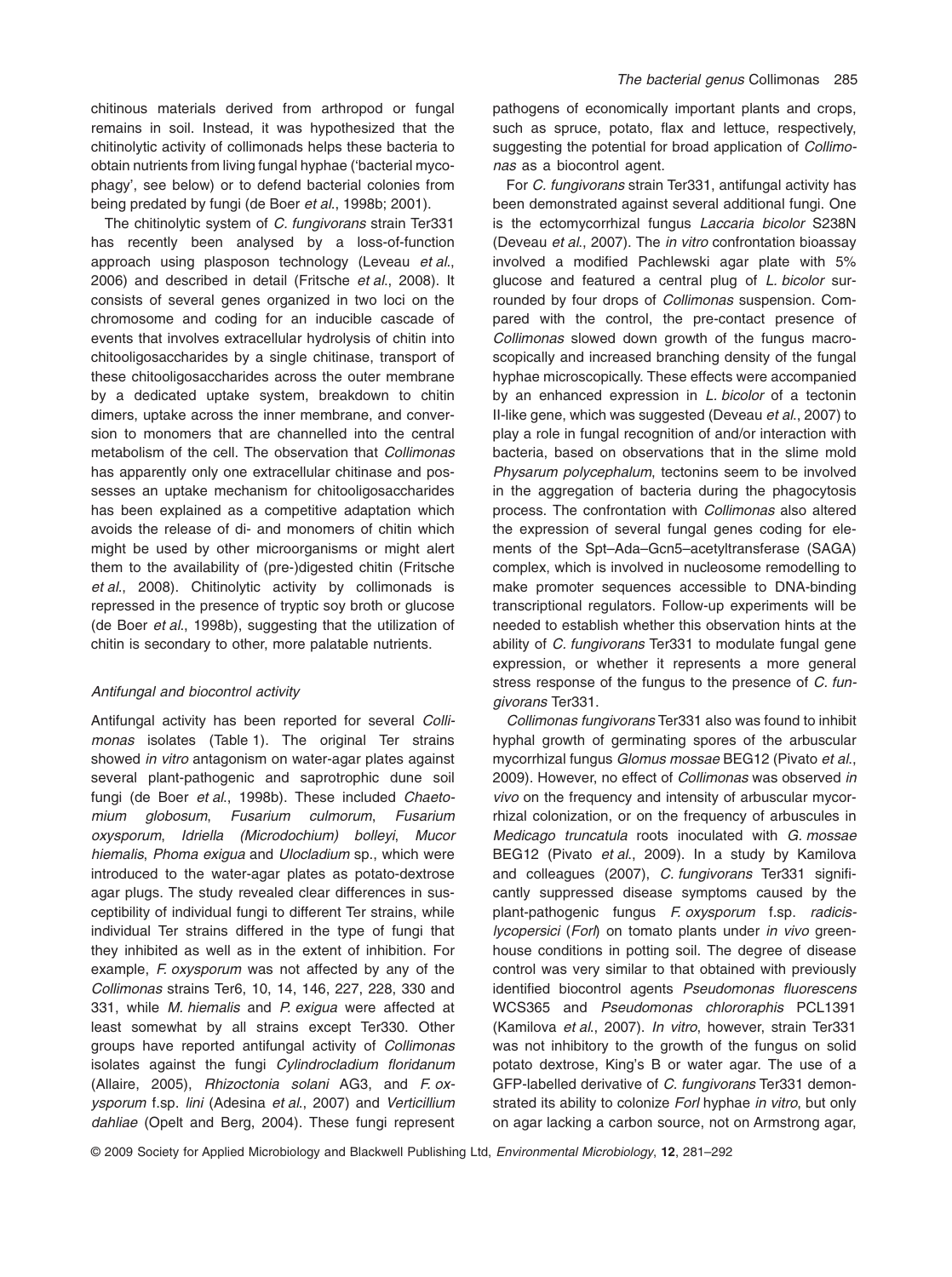



# **B**

| ┻ | <b>FISH</b> probe | BstBI                                                                                                                                                                                                                   |                                       |
|---|-------------------|-------------------------------------------------------------------------------------------------------------------------------------------------------------------------------------------------------------------------|---------------------------------------|
|   |                   |                                                                                                                                                                                                                         | Collimonas fungivorans Ter6 (AJ310394 |
|   |                   |                                                                                                                                                                                                                         | Collimonas arenae Ter10 (AY281146)    |
|   |                   |                                                                                                                                                                                                                         | Collimonas pratensis Ter91 (AY281137) |
|   |                   |                                                                                                                                                                                                                         | Herbaspirillum lusitanum P6-12 (AF543 |
|   |                   |                                                                                                                                                                                                                         | Herbaspirillum hiltneri N3 (DQ150563) |
|   |                   |                                                                                                                                                                                                                         | Herbaspirillum chlorophenolicum CPW30 |
|   |                   |                                                                                                                                                                                                                         | Herbaspirillum frisingense GSF30 (AJ2 |
|   |                   |                                                                                                                                                                                                                         | Herbaspirillum huttiense ATTC14670 (A |
|   |                   |                                                                                                                                                                                                                         | Herbaspirillum putei 7-2 (AB109890)   |
|   |                   | $\ldots \ldots \ldots \ldots \ldots \text{GT.G.}\ldots \text{Tr} \ldots \ldots \ldots \ldots \ldots \text{C.}\ldots \text{G.A.C.GCG}.$                                                                                  | Herbaspirillum rubrisubalbicans ATCC1 |
|   |                   | $\ldots \ldots \ldots \ldots \ldots \text{GT.GT}$                                                                                                                                                                       | Herbaspirillum seropedicae DSM6445 (Y |
|   |                   |                                                                                                                                                                                                                         | Herminiimonas fonticola S-94 (AY67646 |
|   |                   |                                                                                                                                                                                                                         | Herminiimonas aquatilis CCUG36956 (AM |
|   |                   |                                                                                                                                                                                                                         | Naxibacter alkalitolerans YIM 31775 ( |
|   |                   | $\ldots \ldots \ldots \ldots \ldots \text{GCTG} \ldots \ldots \text{CG} \ldots \ldots \text{G} \ldots \ldots \text{C} \ldots \ldots \text{G.A.CAGT} \ldots$                                                             | Janthinobacterium lividum DSM 1522T ( |
|   |                   |                                                                                                                                                                                                                         | Janthinobacterium agaricidamnosum Wlr |
|   |                   | $\ldots \ldots \ldots \ldots \ldots \text{GCAGA} \ldots \text{TCG} \ldots \ldots \text{GA} \ldots \text{C} \ldots \text{C} \ldots \text{G} \text{ATCTGC} \ldots$                                                        | Duganella zoogloeoides IAM12670 (D142 |
|   |                   | $\ldots \ldots \ldots \ldots \ldots \text{GCAG}.\text{N} \ldots \ldots \text{G} \ldots \ldots \ldots \ldots \text{G} \ldots \text{G} \ldots \text{G}.\text{A}.\text{CTGC}\ldots$                                        | Duganella violaceinigra YIM 31327 (AY |
|   |                   | $\ldots \ldots \ldots \ldots \ldots \ldots \text{CAG} \ldots \text{GG} \ldots \text{GG} \ldots \text{GG} \ldots \text{CT} \ldots \text{CT} \ldots \text{CT} \ldots \text{CT} \text{G} \ldots \text{CT} \text{G} \ldots$ | Massilia timonae (U54470)             |
|   |                   |                                                                                                                                                                                                                         | Massilia dura 16 (AY965998)           |
|   |                   | $\ldots \ldots \ldots \ldots \ldots \ldots \ldots \text{CAG} \ldots \ldots \text{T.G} \ldots \ldots \text{CC} \ldots \ldots \text{CC} \ldots \ldots \text{GG} \ldots \text{CTG} \ldots$                                 | Massilia albidiflava 45 (AY965999)    |
|   |                   | $\ldots, \ldots, \ldots, \ldots, \ldots, G \ldots, G \ldots G \ldots G \ldots, G G A \ldots T \ldots C \ldots, \ldots, G A \ldots \ldots$                                                                               | Massilia plicata 76 (AY966000)        |
|   |                   | $\ldots \ldots \ldots \ldots \ldots \ldots \text{CAG} \ldots \ldots \text{G} \ldots \ldots \text{C} \text{C} \ldots \ldots \text{C} \text{C} \ldots \ldots \text{GGA} \text{.} \text{CTG} \ldots$                       | Massilia lutea 101 (AY966001)         |
|   |                   | $\ldots \ldots \ldots \ldots \ldots \ldots \ldots \text{CAG} \ldots \text{C} \cdot \text{TC} \cdot \ldots \ldots \text{G}.$ A.G. $\ldots$ CC $\ldots \ldots \text{GG} \ldots \text{CTG} \ldots$                         | Telluria mixta ACM17 (X65589)         |
|   |                   |                                                                                                                                                                                                                         | Oxalobacter formigenes OXB (U49757)   |
|   |                   |                                                                                                                                                                                                                         |                                       |

a*s fungivorans* Ter6 (AJ310394) .....................G......T..........A......C........G.A.C..... *Herbaspirillum lusitanum* P6-12 (AF543312) .....................G......T..........A......C........G.A.C..... *Herbaspirillum hiltneri* N3 (DQ150563) ..................G.TG......T..........A......C........G.A.CA.C.. *Herbaspirillum chlorophenolicum* CPW301 (AB094401) ..................G.TG........................C........G...CA.C.. *Herbaspirillum frisingense* GSF30 (AJ238358) ..................G.TG........................C........G.A.CA.C.. *Herbaspirillum huttiense* ATTC14670 (AB021366) ..................G.TG........................C........G.A.CA.C.. *Herbaspirillum putei* 7-2 (AB109890) ..................GT.G......T.................C........G.A.C.GCG. *Herbaspirillum rubrisubalbicans* ATCC19308 (AB021424) ..................GT.G......T.................C........G.A.C.GCG. *Herbaspirillum seropedicae* DSM6445 (Y10146) .<br>m*onas fonticola* S-94 (AY676462) ...<br>monas aquatilis CCUG36956 (AM085762) ..................G.AG......T.G......C........CC......GG.A.CT.C.. *Naxibacter alkalitolerans* YIM 31775 (AY679161) ..................GCTG.......CG.......G.......C........G.A.CAGT.. *Janthinobacterium lividum* DSM 1522T (Y08846) ..................G..G........................C........G...C.NT.. *Janthinobacterium agaricidamnosum* W1r3T (Y08845) ..................GCAGA.....TCG.......GA......C........G.ATCTGC.. *Duganella zoogloeoides* IAM12670 (D14256) .<br>a violaceinigra YIM 31327 (AY376163) ...................CAG...GG...G......C...TT...CC......G..C.CTG... *Massilia timonae* (U54470) .....................G........G...............C........G.A.C..... *Massilia dura* 16 (AY965998) ...................CAG......T.G......CC.......CC......GG.A.CTG... *Massilia albidiflava* 45 (AY965999) .....................G...G..ACG......CGA..T...C........G.A.C..... *Massilia plicata* 76 (AY966000) .<br>lutea 101 (AY966001) ...................CAG...C.T.CG.......G.A.G...CC......GG...CTG... *Telluria mixta* ACM17 (X65589) ............T......CAGA.......................C........G...CTG... *Oxalobacter formigenes* OXB (U49757)

|                  | Ter6.166.165.331.228.299 TCGAAAGACTAGCTAATACCGCATACGATCTACGGATGAAAGTGGGG-CTCGCAAGA-CCTCATGCTCA 1 1 1 |  |
|------------------|------------------------------------------------------------------------------------------------------|--|
| Ter14            |                                                                                                      |  |
| Ter90,91,118,227 |                                                                                                      |  |
| Ter10            |                                                                                                      |  |
| seq1             |                                                                                                      |  |
| seq2             |                                                                                                      |  |
| sea:             |                                                                                                      |  |

which contains 2% glucose. Colonization of *Forl* hyphae by *Collimonas* was also observed *in vitro* on agar containing tomato root exudates, but not *in vivo* on tomato root surfaces that showed reduced disease symptoms. Clearly, expression of antifungal activity by *Collimonas* is context-dependent and more work is needed to define the environmental factors, including nutrient availability, that contribute to this phenotype.

## *Mycophagy*

Bacterial mycophagy is defined as the demonstrable and quantifiable effect of bacterial phenotypic behaviours that make available nutrients from living fungi and allow the conversion of living fungal biomass into bacterial biomass (Leveau and Preston, 2008). The first evidence that collimonads can grow at the expense of fungal hyphae was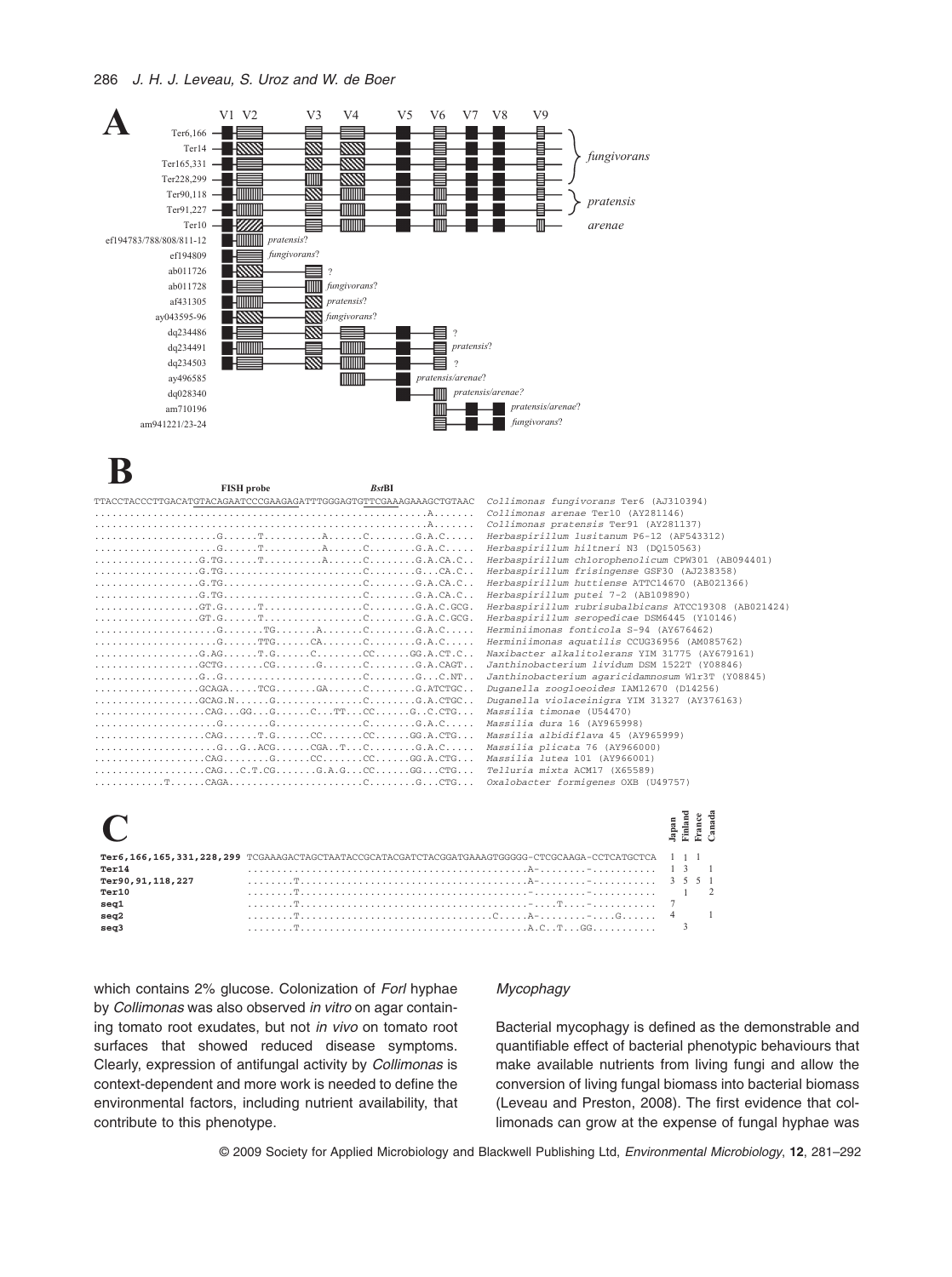**Fig. 2.** Detailed phylogeny of the collimonads.

A. Schematic showing the location of the nine variable regions (V1–V9) in the 16S rRNA genes of representative Ter strains and a subset of other *Collimonas* species or sequences (named by GenBank accession numbers). For most of the latter, no full-length sequences are available. This panel shows a per-region comparison, where identical shading represents 100% sequence identity. Note that for most, but not all, of the non-Ter sequences, a species name can be tentatively assigned, based on Ter-based combinations of variable regions. Some sequences, however, contain combinations of V sequences that are not found within the Ter group (e.g. ab011726, dq234486 and dq234503); these possibly represent new *Collimonas* species or subspecies.

B. Comparison of V6 sequences of *Collimonas* type strains with those of all other recognized type strains of the family *Oxalobacteraceae*. This V6 region is highly predictive of the genus *Collimonas*, and encompasses the previously developed fluorescent *in situ* hybridization (FISH) probe sequence and *Bst*BI restriction site unique to *Collimonas*.

C. Part of the V2 region revealing single nucleotide differences between different species of *Collimonas*, including *fungivorans* (Ter6, 166, 165, 331, 228, 299, 14), *pratensis* (Ter90, 91, 118, 227), *arenae* (Ter10), and three unidentified species of *Collimonas* (seq1, seq2 and seq3). To the right of the alignment is shown how many of these sequences were found in four independent surveys of bacterial diversity at different geographical locations, i.e. Japan (Shikano and Mitsui, unpublished), Finland (Männistö and Häggblom, 2006), France (Uroz *et al*., 2007) and Canada (Axelrood *et al*., 2002; Chow *et al*., 2002). This analysis reveals that most sequences occur in more than one location and that each location sustains at least two different sequences.

reported by de Boer and colleagues (2001). A mixture of Ter strains was inoculated in purified sand without added nutrients. Common dune soil fungi, i.e. *M. hiemalis*, *C. globosum* and *F. culmorum*, were allowed to invade the sand from an agar plug that was placed on top of a microscope slide or steel disk resting on the sand. In an earlier study, these fungi were found to be inhibited by collimonads on water agar (de Boer *et al*., 1998b). In the purified sand set-up, numbers of collimonads increased up to 100-fold (10<sup>5</sup>-10<sup>7</sup> cfu g<sup>-1</sup> soil) during invasion of the sand by fungal hyphae. No such growth response was observed in the absence of fungi, or with two other types of chitinolytic soil bacteria (*Cytophaga*-like bacteria and stenotrophomonads), or with non-chitinolytic dune soil bacteria (mixture of pseudomonads and *Burkholderia* strains). The latter results were taken as evidence that collimonads had an active role in obtaining nutrients from the fungi. Microscopic observations revealed that clusters of *Collimonas* cells were often present on the tips of fungal hyphae and that these tips appeared swollen or collapsed. Based on this, it was suggested that only young hyphae are sensitive towards attack by collimonads. No evidence for invasion of the hyphae by collimonads was found.

Growth of collimonads was more supported on the zygomycete *M. hiemalis* than on the ascomycete *C. globosum* (de Boer *et al*., 2001). One possible explanation for this may be that zygomycetes lack septa, which would give more access to cytoplasmic nutrients, if opening hyphal tips were to be a major mycophagous mechanism. Addition of the chitinase inhibitor allosamidin to the purified sand set-up reduced but did not abolish the ability of *Collimonas* to grow on *C. globosum* or *F. culmorum* (de Boer *et al*., 2001), suggesting that chitinase activity is probably involved but by itself not sufficient to explain the bacterial proliferation. *Collimonas* growth on *Mucor* was unaffected by allosamidin, which can be understood in light of the fact that *Mucor* features chitosan, not chitin, as a major component of the cell wall (de Boer *et al*., 2001).

In a purified sand experiment with another zygomycete, i.e. *Absidia* sp., it was shown (Höppener-Ogawa *et al*., 2009a) that growth of *Collimonas* in response to the fungus had no significant effect on fungal numbers (as measured by real-time PCR) or biomass (expressed as ergosterol). Calculations showed that the estimated increase in *Collimonas* biomass was three orders of magnitude lower than the total biomass of *Absidia* present in the assay. Thus, no measurable effect of collimonads on fungal abundance would be expected under these circumstances. This apparent lack of a quantitative effect of *Collimonas* on fungal abundance was also found in a follow-up study by Höppener-Ogawa and colleagues (2009b), in which addition of *Collimonas* to an ex-arable soil with low levels of indigenous collimonads did not alter total fungal biomass, or have a measurable effect on fungal activity, such as cellulose degradation or arbuscular mycorrhization. However, a clear qualitative effect of the addition was observed, in that the composition of the soil fungal communities changed dramatically, as determined by denaturing gradient gel electrophoresis. The explanation offered for this observation was that differences in sensitivity of fungal species to the presence of mycophagous or antifungal collimonads change the competitive relationships between functionally equivalent fungal species.

Recently, Höppener-Ogawa and colleagues (2009b) showed evidence that mycophagous growth of collimonads is not restricted to the artificial conditions of purified sand but also occurs in natural soils. Using an *Absidia* sp. as bait fungus, it was found, through real-time PCR using a *Collimonas*-specific primer/probe set, that indigenous collimonads increased in numbers in the soil zone that was invaded by the fungal hyphae. No growth responses were observed for other soil bacteria tested in the same soils, i.e. *Pseudomonas* and *Burkholderia*. Hence, it appears that the stimulation of growth of *Collimonas* bacteria by fungal hyphae in these soils was specific and did not benefit other bacteria present. The latter suggests that *Collimonas* employs mycophagous mecha-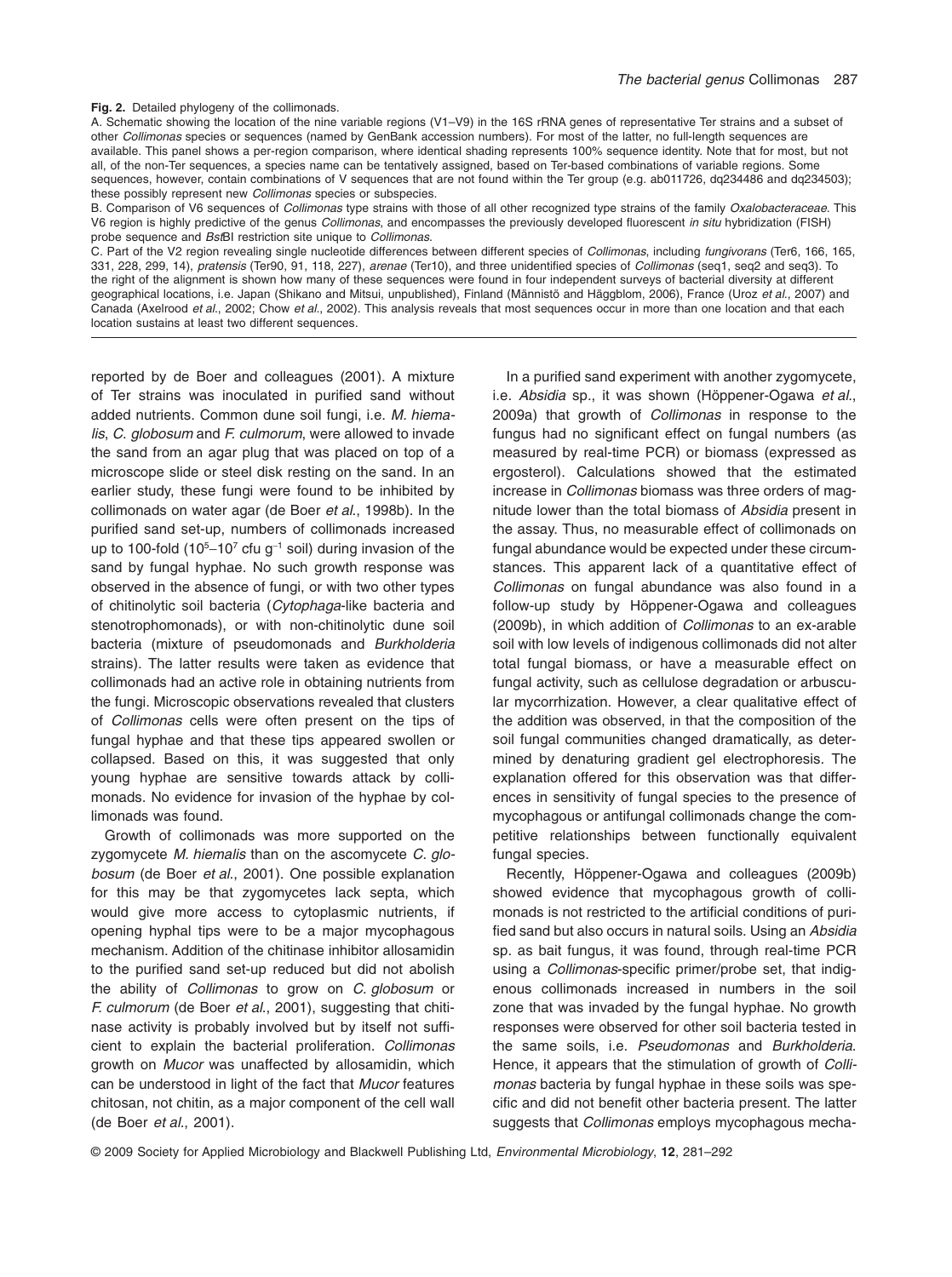nisms that keep fungal-derived nutrients unavailable to other bacteria.

The studies described above are the only ones that actually show by experimental design the occurrence of fungal-induced growth by collimonads. Several other observational studies point indirectly to the possibility of mycophagous growth of collimonads, e.g. the apparent prevalent presence of collimonads in fungal-rich environments such as mycorrhizospheres (Uroz *et al*., 2007). However, in their study on the abundance of collimonads in soils with different fungal content, Höppener-Ogawa and colleagues (2007) observed no significant relationship between the number of collimonads and ergosterol concentration as an estimate of fungal abundance. Possible explanations are that mycophagy is not an essential growth strategy for collimonads under natural conditions, collimonads exist that are not mycophagous, or *Collimonas* strains feed preferentially on specific taxonomic or functional fungal groups (Höppener-Ogawa *et al*., 2007).

The relationship between antifungal activities of collimonads and their mycophagous growth is not yet clear. Enumeration of collimonads (and other bacteria) is usually not included in standard *in vitro* antagonism tests on agar media and therefore the fungal-dependent contribution to bacterial growth would be unknown (de Boer *et al*., 1998b; Deveau *et al*., 2007; Pivato *et al*., 2009). An additional complication is the presence of nutrients in the agar which would mask the growth of collimonads on fungal substrates. In other words, it is difficult to uncouple growth on fungus from antifungal activity. Future research will need to deal with quantifying the individual and added effects of the *Collimonas* antifungal arsenal compared with the efficiency of these bacteria to sequester fungal nutrients and convert those into more bacteria with that same antifungal arsenal.

Bacterial mycophagy is not a property unique to the *Collimonas* genus. Leveau and Preston (2008) identified a number of demonstrated or suspected examples of mycophagous bacteria in the literature. One of these is *Janthinobacterium agaricidamnosum*, a soft rot pathogen of mushroom (*Agaricus bisporus*) and a member of the *Oxalobacteraceae* with close relationship to *Collimonas*. When *C. fungivorans* Ter331 was tested in a mushroom assay, no symptoms typical of *J. agaricidamnosum* infection were observed (Fritsche *et al*., unpublished). Additional experiments are needed, especially if *Collimonas* is going to be considered as a biocontrol agent for the management of fungal plant diseases (Kamilova *et al*., 2007), to further define the specificity of these mycophagous bacteria and to confirm their harmlessness towards fungi with economical or ecological value such as commercially important mushrooms or mycorrhizal associations with agricultural crops.

### *Pigmentation, antibiotic activity and resistance*

Several authors have reported the isolation of purplecoloured collimonads (Männistö and Häggblom, 2006; Höppener-Ogawa *et al*., 2007). In the lab, the violet pigmentation is often irreversibly lost. Männistö and Häggblom (2006) linked this to cultivation at high temperatures (> 25°C), indicating that the pigment may confer an advantage in cold habitats. They also reported that the violet pigment of their *Collimonas* isolates had a spectrum similar to violacein which is known for its broad-spectrum antibiotic, antiprotozoal, antiviral and cytotoxic properties (Duran and Menck, 2001) and was identified as a protection mechanism in *Janthinobacterium lividum* and *Chromobacterium violaceum* against bacteriovorous nanoflagellates (Duran and Menck, 2001). No reports of antibacterial activity have been published for *Collimonas* isolates. Strain Ter331 was tested for hydrogen cyanide production but scored negative (Kamilova *et al*., 2007). Several of the Ter strains have been tested for their susceptibility to antibiotics (W. de Boer, unpublished). Most were resistant to ampicillin, chloramphenicol and kanamycin, but not tetracycline.

### *Quorum sensing*

There is convincing evidence that shows quorum sensing is an inherent property of collimonads. Analyses by thinlayer chromatography and reporter strains (Liu *et al*., 2004) revealed remarkable similarity of the acyl-HSL patterns produced by *Collimonas* strains Ter6, 14, 165 and 331 to those described for *P. fluorescens* 2-79 (Shaw *et al*., 1997; Khan *et al*., 2007). Consistent with these experimental data, a set of *luxI* and *luxR* homologues with homology to the *phzI* and *phzR* genes of *P. fluorescens* 2-79 was identified on the genome sequence of *C. fungivorans* strain Ter331 (see below). Interestingly, *P. fluorescens* 2-79 is best known for its antifungal and biocontrol activity, in particular against the causative agent of take-all disease of wheat, i.e. *Gaeumannomyces graminis* var. *tritici* (Thomashow and Weller, 1988). Two other *Collimonas* strains, Ter10 and 72, showed somewhat different acyl-HSL patterns, suggesting intrageneric variation in the ability to produce quorum-sensing molecules.

### *Weathering capacity*

A recently discovered characteristic of collimonads is their weathering capacity, i.e. the ability to decompose rocks and minerals. Using a microplate assay, Uroz and colleagues (2007) demonstrated that *Collimonas* isolates from a forest soil were among the most efficient bacteria to release iron from biotite, a widespread mineral in soil. Another *in vitro* assay showed the ability of the bacteria to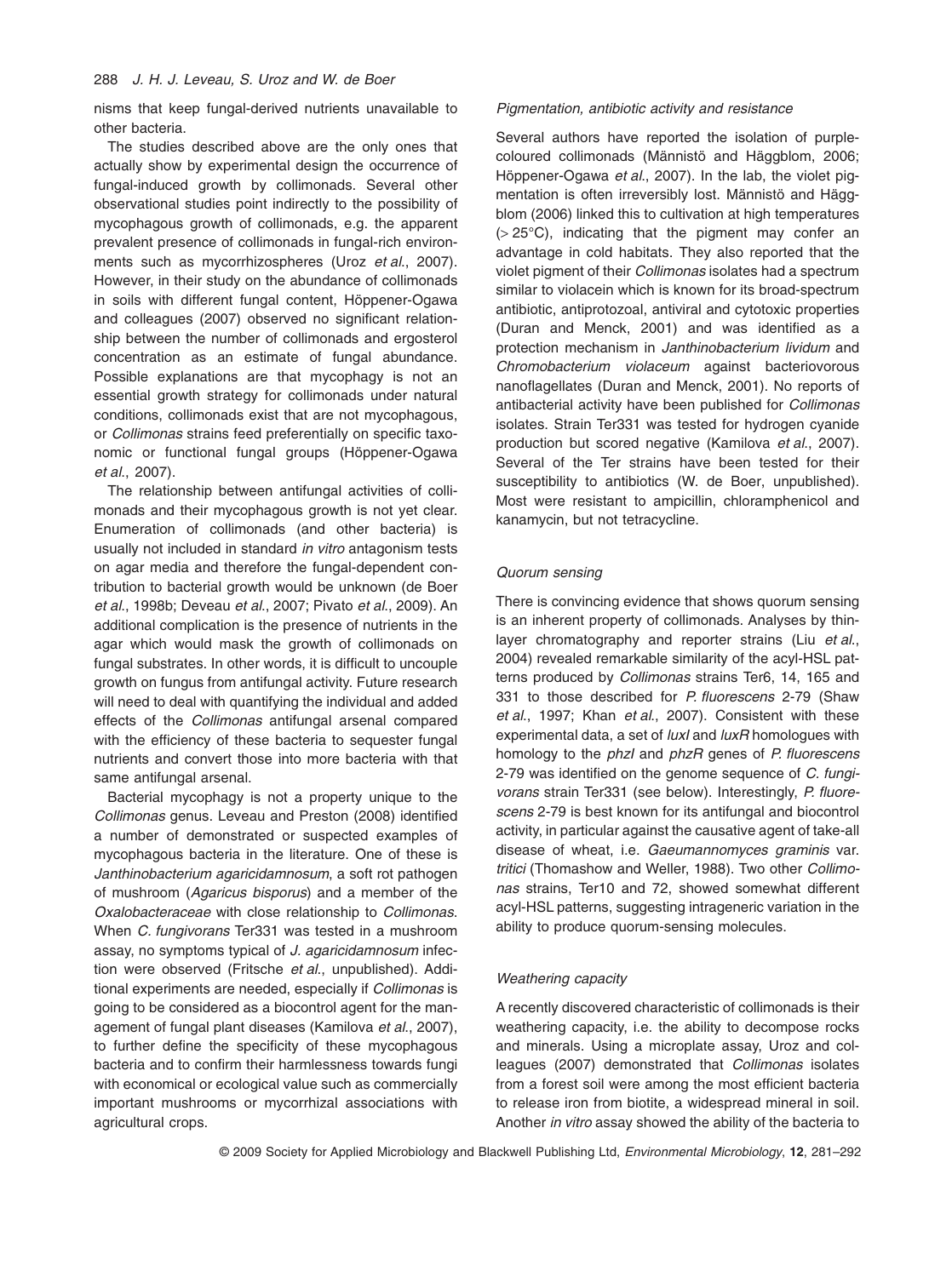dissolve inorganic phosphorus (S. Uroz *et al*., submitted). Their efficacy as biological weathering agents appeared strongly linked to their ability to acidify the culture medium by conversion of glucose into gluconic acid (S. Uroz *et al*., submitted). The mineral weathering phenotype was confirmed for strains Ter6 and Ter331 (Uroz *et al*., 2007). Iron mobilization also occurred on chromoazurol S medium, which evokes the prediction that collimonads produce chelating compounds such as hydroxamate- and catechol-type siderophores (Schwyn and Neilands, 1987; Liermann *et al*., 2000). Strains of *Herbaspirillum* and *Janthinobacterium* were also tested but were much less efficient in weathering biotite or solubilizing phosphorous than the collimonads (S. Uroz *et al*., unpublished).

It remains to be tested whether there exists a link between the weathering properties of collimonads and their mycophagous behaviour. *Collimonas* and other weather-capable bacteria were enriched near the mycorrhizae of *Scleroderma citrinum* on roots of oak, beech and spruce. One role of mycophagy in this context is that it might provide collimonads with a mechanism to compete with fungi for available minerals. However, *S. citrinum* is not efficient in mineral weathering. In an alternative scenario, the mycophagous behaviour of collimonads represents an ability to exploit mycorrhiza as a provider of organic nutrients, obtained from the plant, in exchange for inorganic nutrients released by the bacteria from the soil minerals. In this last hypothesis, all actors (plant, bacteria and fungus) engage in and benefit from a tripartite, giveand-take interaction.

# *Interactions with plants, mobility in soil and degradation of xenobiotics*

One of the preferred habitats of *Collimonas* appears to be the soil surrounding plant roots. This suggestion is based on the frequent isolation of collimonads from rhizosphere soils (Table 1). It is in line with the observation that *C. fungivorans* Ter331 is a competitive colonizer of tomato roots (Kamilova *et al*., 2007). Collimonads also are rapid colonizers of soil in general: it was shown by cultivationindependent methods that collimonads were among the first to colonize a soil freshly sterilized with gamma irradiation (Wertz *et al*., 2007). The mechanisms for this rapid colonization are unknown, but an intriguing hypothesis is that *Collimonas* bacteria can travel in soil by association with exploring fungal hyphae. This may involve chemotaxis towards the target fungus (Warmink and van Elsas, 2008), and attachment through the production of extracellular polysaccharides or components of the chitinolytic system. Spread of bacteria along fungal hyphae has also been demonstrated for polycyclic aromatic hydrocarbondegrading bacteria (Kohlmeier *et al*., 2005). In this context, it is worth noting that collimonads were featured

in studies on the degradation of xenobiotic compounds or on the amendment of such compounds to soil with no prior history of exposure to those xenobiotics. The presence of *Collimonas* sequences or isolates has been reported in mostly pristine soils amended with the pollutants 2,4-dichlorophenoxyacetic acid (Aspray *et al*., 2005), pentachlorophenol (Mahmood *et al*., 2005) or naphthalene (Wilson *et al*., 2003). In the latter study, naphthalenemineralizing activity was demonstrated for the *Collimonas* isolate that was tested.

### *Genomic resources*

Recently, the complete genome sequence of one of the original Terschelling isolates, *C. fungivorans* Ter331, was determined and annotated (J.H.J. Leveau *et al*., in preparation). The genome consists of one chromosome of 5.3 Mbp and an extrachromosomal element of 40.5 kb. This plasmid pTer331 (Mela *et al*., 2008) is a new member of the pIPO2/pSB102 family of environmental plasmids. The plasmid is stably maintained in its host and is selftransferable, but has no role in the *Collimonas* mycophagy or antifungal phenotype (Mela *et al*., 2008). Annotation of the Ter331 genome, which harbours about 4500 open reading frames (ORFs), has revealed several candidates for mycophagy-related genes. These include genes that code for lytic enzymes, antibiotics, chemotaxis, attachment, quorum sensing, resistance to fungal-derived antibiotics, and utilization of mannitol and trehalose, two compatible solutes that accumulate to high concentrations in several fungal species (Dijksterhuis and de Vries, 2006). Among the most promising mycophagy- and antifungalrelated genes are those that code for non-ribosomal peptide synthetases as well as a gene cluster for a type III secretion system. The latter discovery nurtures the hypothesis that *Collimonas* bacteria, in a contact-dependent manner, deliver effector molecules into the fungus, thereby altering the physiology of the fungus or lowering its defence against a mycophagous assault. In a recent study (Warmink and van Elsas, 2008), it was shown that type III secretion system genes were enriched in the mycosphere of *L. bicolor* compared with the bulk soil, indeed suggesting a potential role of these types of genes in bacterial–fungal interactions. The discovery of genes for non-ribosomal peptide synthetases, together with the ability to produce enzymes with industrial application, such as chitinases, may prompt interest in *Collimonas* as a potentially rich source of bioactive compounds.

Attempts to identify mycophagy-related genes in *Collimonas* by a loss-of-function approach and map them onto the genome sequence have so far had limited success. Screening of several thousands of plasposon mutants of strain Ter331 (Leveau *et al*., 2006) for their ability to increase biomass in an *in vitro* confrontation with a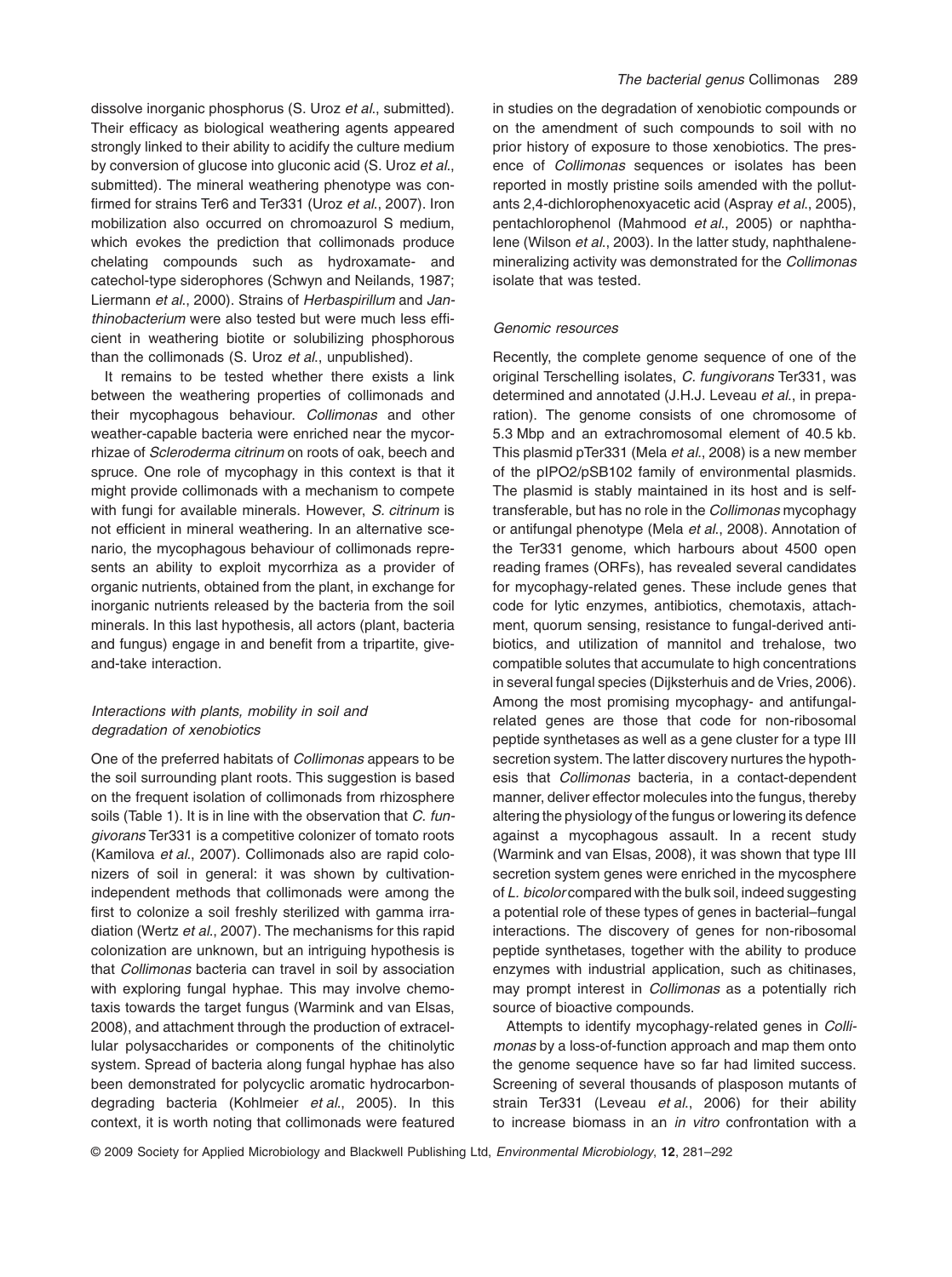*Trichoderma* species did not yield mutants that were completely blocked in this ability (J.H.J. Leveau *et al*., unpublished). This suggests that mycophagy is not based on a single allele or under the control of one master regulator. Instead, it is more likely that the phenotype is the sum of many gene functions, each of which incrementally contributes to growth on fungal hyphae. A mutant of *C. fungivorans* Ter331 in which the chitinase responsible for halo formation on chitin agar plates was inactivated was affected neither in antifungal activity nor in mycophagy, suggesting that its role in these phenotypes is marginal at most (Fritsche *et al*., 2008).

One preliminary observation from the genome mining effort is the relatively high proportion of genes that seem to have been acquired by *C. fungivorans* through horizontal gene transfer. It is tempting to speculate on the mechanisms that are involved in this acquisition. One is plasmid-mediated horizontal gene transfer. Through its (retro)mobilizing activity, i.e. ability to move and recruit plasmids from other bacteria, plasmid pTer331 of *C. fungivorans* Ter331 is a likely catalyst of the dissemination of the mobile gene pool ('mobilome') within a bacterial community (Mela *et al*., 2008). Another interesting hypothesis is the role of the chitin uptake system as was demonstrated for *Vibrio cholerae* (Meibom *et al*., 2005). This bacterium can acquire new genetic material by natural transformation during growth on chitin. Transformation competence was found to require a type IV pilus assembly complex, the coding information for which is also present on the *Collimonas* genome.

To date, the genomes of two representatives from the family *Oxalobacteraceae* have been sequenced. These

include *Herminiimonas arsenicoxydans* (Muller *et al*., 2007) and *Janthinobacterium* sp. Marseille (*Minibacterium massiliensis*) (Audic *et al*., 2007). The former is known for its metalloresistance, the latter for its survival in water. A comparison of these genomes with that of *C. fungivorans* Ter331 will shed a first light on the functional diversity within the *Oxalobacteraceae* family and provide evidence from a genomic perspective for niche specialization in the genus *Collimonas*. Even more insightful will be the comparison with the in-progress genome sequence of *Herbaspirillum seropedicae* [\(http://www.](http://www.genomesonline.org) [genomesonline.org\)](http://www.genomesonline.org), which represents one of the closest relatives to *C. fungivorans* Ter331. The availability of a genome sequence will drive the research on *Collimonas* also towards the exploitation of microarray technology to reveal the genes and gene clusters that are specifically expressed during its interaction with different components of its biotic and abiotic environment. Among other things, this will provide greater insight into the context-dependent expression of the mycophagous and antifungal phenotype of collimonads.

# **Conclusion**

From this minireview, it becomes clear that the study of collimonads is touching upon and influencing research areas that deal with interactions between fungi and bacteria, the impacts of rare taxonomic groups and bacterial adaptations to oligotrophic environments. Collimonads also represent a valuable model and resource for the discovery of new bioprocesses and novel molecules/ enzymes, due to their ability to hydrolyse polymers,

**Table 2.** Tools and resources available for *Collimonas* research.

| Resource            | Detail                                                                                                                                         | Reference                                                                            |
|---------------------|------------------------------------------------------------------------------------------------------------------------------------------------|--------------------------------------------------------------------------------------|
| Type strains        | Collimonas fungivorans Ter6 (DSM 17622, LMG 21973, NCCB 100033)<br>Collimonas arenae Ter10 (DSM 21398, LMG 23964, R-22719)                     | de Boer <i>et al.</i> (2004)<br>Höppener-Ogawa et al. (2008)                         |
|                     | Collimonas pratensis Ter91 (DSM 21399, LMG 23965, R-22721)                                                                                     | Höppener-Ogawa et al. (2008)                                                         |
| Genome              | Collimonas fungivorans Ter331 (LMG 21588, NCCB 100024)<br>(1) circular chromosome, approximately 5.3 Mbp<br>(2) plasmid pTer331, 40 457 bp     | de Boer et al. (2004)<br>J.H.J. Leveau et al. (in preparation)<br>Mela et al. (2008) |
| Genomic library     | 3200 Escherichia coli clones with pCC1FOS carrying genomic<br>DNA fragments from C. fungivorans Ter331 with average size<br>of 33.8 $\pm$ 3 kb | Leveau et al. (2004)                                                                 |
| Mutant library      | 2016 random mutants of C. fungivorans Ter331 generated with<br>plasposon pTnMod-KmOlacZ                                                        | Leveau <i>et al.</i> (2006);<br>Fritsche et al. (2008)                               |
| FISH protocol       | Probe CTE998-1015 (5'-CTCTTCGGGATTCTGTAC-3') for specific<br>detection of Collimonas 16S rRNA by fluorescence in situ hybridization            | de Boer et al. (2004);<br>Leveau et al. (2004)                                       |
| Real-time PCR       | Based on 16S rRNA gene detection, primer/probe combination (Eddy3for,<br>Eddy3rev, Sophie)                                                     | Höppener-Ogawa et al. (2007)                                                         |
| PCR-RFLP            | Based on unique <i>Bst</i> BI-digestion site (5'-TTCGAA-3') on amplified<br>16S rRNA gene sequence from collimonads                            | Höppener-Ogawa et al. (2007)                                                         |
| Transcriptomics     | Nimblegen platform, 4529 predicted ORFs, 16 probes per ORF,<br>strain Ter331                                                                   | Mela <i>et al.</i> (in preparation)                                                  |
| <b>CGH</b>          | Nimblegen platform, tiling array, strain Ter331                                                                                                | Mela et al. (in preparation)                                                         |
| GFP-labelled strain | C. fungivorans Ter331                                                                                                                          | Kamilova et al. (2007)                                                               |
| Educational tool    | The Mycomuncher DNA Puzzle                                                                                                                     | Leveau (2007)                                                                        |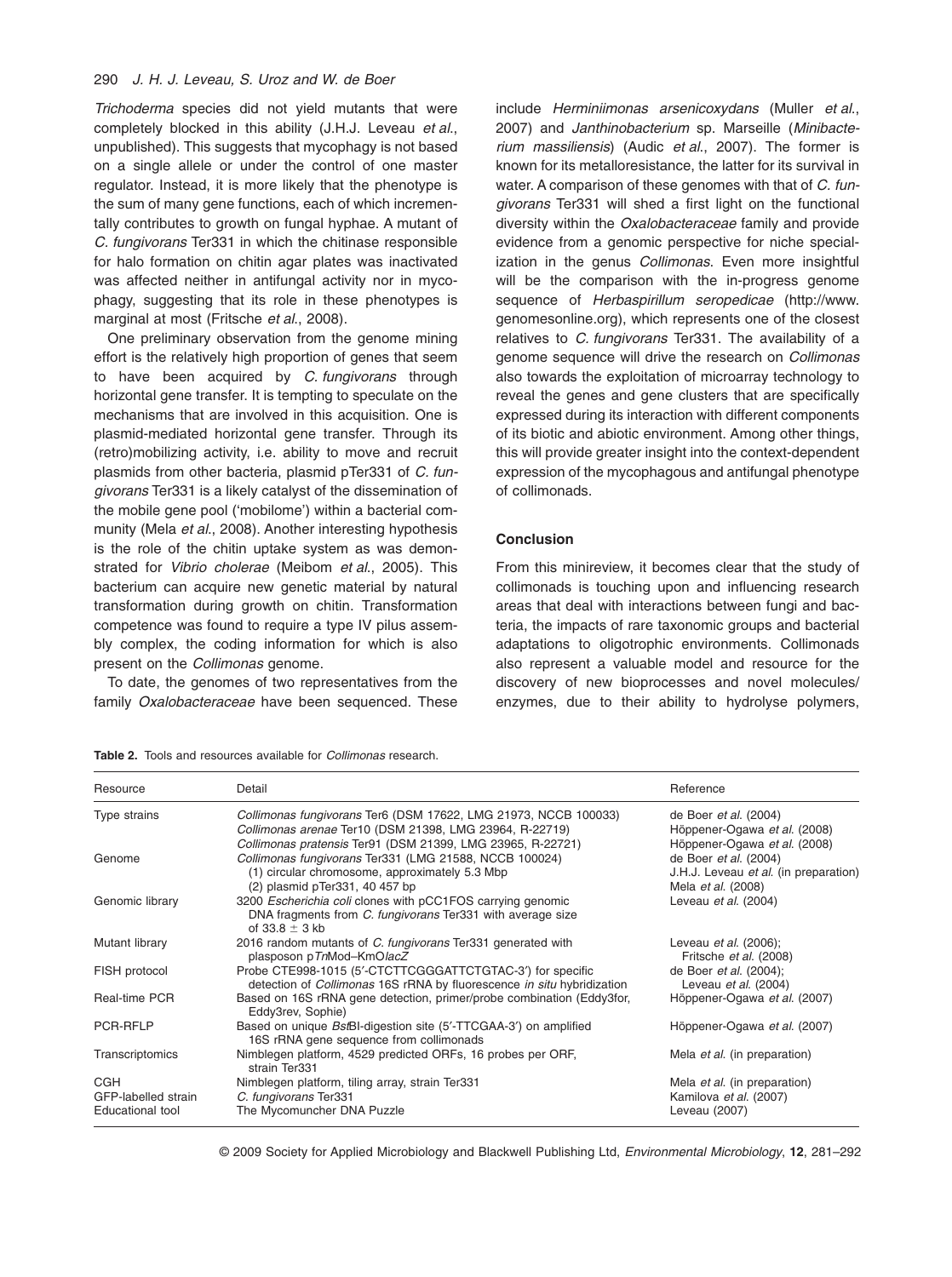weather minerals and decompose fungal matter. They have great applicable potential as control agents of unwanted fungi or as biological indicators of soil quality/ fertility. To aid in realizing this potential, numerous tools and resources are available for *Collimonas* research (Table 2), which will help in framing and answering important questions, for example regarding the specificity and timing of the interactions of *Collimonas* with its biotic and abiotic environment. The rapid development in nextgeneration sequencing technologies will undoubtedly reveal new *Collimonas* species in other environments and will unveil the degree of diversity, both phylogenetic and functional, within the genus. Culturable collimonads will continue to be useful additions to the *Collimonas* toolbox/ database by providing the raw material to test new hypotheses, whereas comparative genomics approaches will feed our growing appreciation for the ecology and evolution of collimonads and its relatives in the family *Oxalobacteraceae*.

### **Acknowledgements**

This work was funded in part by UC Davis start-up funds to J.H.J.L. We thank Dr P. Frey-Klett, A. Deveau, S. Höppener-Ogawa, F. Mela, G. Preston and K. Fritsche for helpful discussions. This is publication 4579 of the Netherlands Institute of Ecology (NIOO-KNAW).

#### **References**

- Adesina, M.F., Lembke, A., Costa, R., Speksnijder, A., and Smalla, K. (2007) Screening of bacterial isolates from various European soils for *in vitro* antagonistic activity towards *Rhizoctonia solani* and *Fusarium oxysporum*: sitedependent composition and diversity revealed. *Soil Biol Biochem* **39:** 2818–2828.
- Allaire, M. (2005) Diversité fonctionnelle des Pseudomonas producteurs d'antibiotiques dans les rhizosphères de conifères en pépinières et en milieu naturel. PhD Thesis. Quebec, Canada: Universite Laval*.*
- Aspray, T.J., Hansen, S.K., and Burns, R.G. (2005) A soilbased microbial biofilm exposed to 2,4-D: bacterial community development and establishment of conjugative plasmid pJP4. *FEMS Microbiol Ecol* **54:** 317–327.
- Audic, S., Robert, C., Campagna, B., Parinello, H., Claverie, J.M., Raoult, D., and Drancourt, M. (2007) Genome analysis of *Minibacterium massiliensis* highlights the convergent evolution of water-living bacteria. *PLoS Genet* **3:** e138.
- Axelrood, P.E., Chow, M.L., Radomski, C.C., McDermott, J.M., and Davies, J. (2002) Molecular characterization of bacterial diversity from British Columbia forest soils subjected to disturbance. *Can J Microbiol* **48:** 655–674.
- de Boer, W., Klein Gunnewiek, P.J.A., and Woldendorp, J.W. (1998a) Suppression of hyphal growth of soil-borne fungi by dune soils from vigorous and declining stands of *Ammophila arenaria*. *New Phytol* **138:** 107–116.
- de Boer, W., Klein Gunnewiek, P.J.A., Lafeber, P., Janse, J.D., Spit, B.E., and Woldendorp, J.W. (1998b) Anti-fungal

properties of chitinolytic dune soil bacteria. *Soil Biol Biochem* **30:** 193–203.

- de Boer, W., Gerards, S., Klein Gunnewiek, P.J.A., and Modderman, R. (1999) Response of the chitinolytic microbial community to chitin amendments of dune soils. *Biol Fertil Soils* **29:** 170–177.
- de Boer, W., Klein Gunnewiek, P.J.A., Kowalchuk, G.A., and Van Veen, J.A. (2001) Growth of chitinolytic dune soil betasubclass *Proteobacteria* in response to invading fungal hyphae. *Appl Environ Microbiol* **67:** 3358–3362.
- de Boer, W., Leveau, J.H.J., Kowalchuk, G.A., Klein Gunnewiek, P.J.A., Abeln, E.C.A., Figge, M.J., *et al.* (2004) *Collimonas fungivorans* gen. nov., sp. nov., a chitinolytic soil bacterium with the ability to grow on living fungal hyphae. *Int J Syst Evol Microbiol* **54:** 857–864.
- Chow, M.L., Radomski, C.C., McDermott, J.M., Davies, J., and Axelrood, P.E. (2002) Molecular characterization of bacterial diversity in Lodgepole pine (*Pinus contorta*) rhizosphere soils from British Columbia forest soils differing in disturbance and geographic source. *FEMS Microbiol Ecol* **42:** 347–357.
- Deveau, A., Palin, B., Delaruelle, C., Peter, M., Kohler, A., Pierrat, J.C., *et al.* (2007) The mycorrhiza helper *Pseudomonas fluorescens* BBc6R8 has a specific priming effect on the growth, morphology and gene expression of the ectomycorrhizal fungus *Laccaria bicolor* S238N. *New Phytol* **175:** 743–755.
- Dijksterhuis, J., and de Vries, R.P. (2006) Compatible solutes ad fungal development. *Biochem J* **399:** e3–e5.
- Duran, N., and Menck, C.F.M. (2001) *Chromobacterium violaceum*: a review of pharmacological and industrial perspectives. *Crit Rev Microbiol* **27:** 201–222.
- Folman, L.B., Klein Gunnewiek, P.J.A., Boddy, L., and de Boer, W. (2008) Impact of white-rot fungi on numbers and community composition of bacteria colonizing beech wood from forest soil. *FEMS Microbiol Ecol* **63:** 181–191.
- Fritsche, K., de Boer, W., Gerards, S., van den Berg, M., van Veen, J.A., and Leveau, J.H.J. (2008) Identification and characterization of genes underlying chitinolysis in *Collimonas fungivorans* Ter331. *FEMS Microbiol Ecol* **66:** 123–135.
- Höppener-Ogawa, S., Leveau, J.H.J., Smant, W., van Veen, J.A., and de Boer, W. (2007) Specific detection and realtime PCR quantification of potentially mycophagous bacteria belonging to the genus *Collimonas* in different soil ecosystems. *Appl Environ Microbiol* **73:** 4191–4197.
- Höppener-Ogawa, S., de Boer, W., Leveau, J.H.J., van Veen, J.A., de Brandt, E., Vanlaere, E., *et al.* (2008) *Collimonas arenae* sp. nov. and *Collimonas pratensis* sp. nov., isolated from (semi-)natural grassland soils. *Int J Syst Evol Microbiol* **58:** 414–419.
- Höppener-Ogawa, S., Leveau, J.H.J., van Veen, J.A., and De Boer, W. (2009a) Mycophagous growth of *Collimonas* bacteria in natural soils, impact on fungal biomass turnover and interactions with mycophagous *Trichoderma* fungi. *ISME J* **3:** 190–198.
- Höppener-Ogawa, S., Leveau, J.H.J., Hundscheid, M.P., van Veen, J.A., and de Boer, W. (2009b) Impact of *Collimonas* bacteria on community composition of soil fungi. *Environ Microbiol* **11:** 1444–1452.
- Kamilova, F., Leveau, J.H.J., and Lugtenberg, B.J.J. (2007)
- © 2009 Society for Applied Microbiology and Blackwell Publishing Ltd, *Environmental Microbiology*, **12**, 281–292